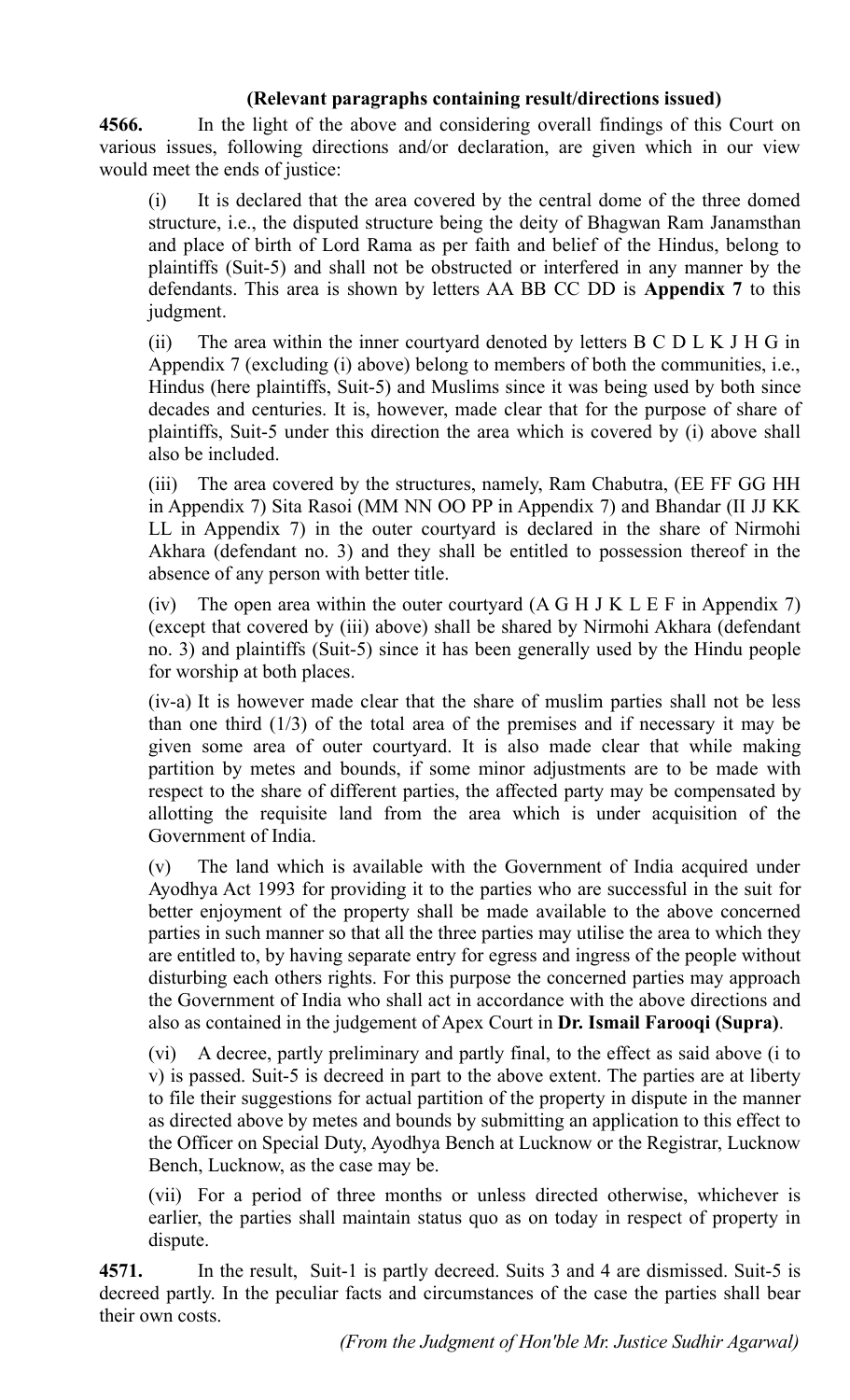# **FINDINGS ON ISSUES**

### **Suit-4**

- 1. Issue 1 (Suit-4) is answered in favour of plaintiffs.
- 2. Issue 1(a) (Suit-4) is answered in negative. The plaintiffs have failed to prove that the building in dispute was built by Babar or by Mir Baqi.
- 3. Issues 1(b), 6, 13, 14 and 27 (Suit-4) are answered in affirmative.
- 4. Issue 1-B(a) (Suit-4) is answered in affirmative and it is held that the fact that the land in dispute entered in the records of the authorities as Nazul plot would make things difference.
- 5. Issue 1-B(b) (Suit-4) is not answered being irrelevant.
- 6. Issue 1-B(c) (Suit-4)-It is held that building in question was not exclusively used by the members of muslim community. After 1856-57 outer courtyard exclusively used by Hindu and inner courtyard had been visited for the purpose of worship by the members of both the communities.
- 7. Issue 2 (Suit-4) is answered in negative, i.e., against the plaintiffs.
- 8. Issue 3 (Suit-4) is answered in negative, i.e., against the plaintiffs. It is held that Suit-4 is barred by limitation.
- 9. Issue 4 (Suit-4)-At least since 1856-57, i.e., after the erection of partition wall the premises in outer courtyard has not been shown to be used/possessed by muslim parties but so far as the inner courtyard is concerned it has been used by both the parties.
- 10. Issue 5(a) (Suit-4) is answered against the plaintiffs.
- 11. Issue 5(b) (Suit-4) is answered in favour of defendants and Hindu parties in general.
- 12. Issues 5(c), 7(c), 8, 12, 22 (Suit-4), are answered in negative.
- 13. Issue 5(d) (Suit-4) is not pressed by the defendants, hence not answered.
- 14. Issue 5(e) (Suit-4) is decided in favour of plaintiffs subject to that issue 6 (Suit-3) is also decided in favour of defendants (Suit-3).
- 15. Issue 5(f) (Suit-4) is answered in negative, i.e., in favour of plaintiffs and against the defendants.
- 16. Issue 7(a) (Suit-4) is answered in negative. It is held that there is nothing to show that Mahant Raghubar Das filed Suit-1885 on behalf of Janamsthan and whole body of persons interested in Janamsthan.
- 17. Issue 7(b) (Suit-4) is answered in affirmative, i.e., in favour of plaintiffs (Suit-4).
- 18. Issue 7(d) (Suit-4) is answered in negative to the extent that there is no admission by Mahant Raghubar Das plaintiff of Suit-1885 about the title of Muslims to the property in dispute or any portion thereof. Consequently, the question of considering its effect does not arise.
- 19. Issues 10 and 15 (Suit4) are answered in negative, i.e., against the plaintiffs and muslims in general.
- 20. Issue 11 (Suit-4)-It is held that the place of birth as believed and worshipped by Hindus his the area covered under the central dome of the three domed structure, i.e., the disputed structure in the inner courtyard in the premises of dispute.
- 21. Issue 16 (Suit-4)-No relief since the suit is liable to be dismissed being barred by limitation.
- 22. Issue 17 (Suit-4) is answered in negative holding that no valid notification under Section 5(3) of U.P. Act No. 13 of 1936 was issued.
- 23. Issue 18 (Suit-4)-It is held that the decision of the Apex Court in **Gulam Abbas Vs. State of U.P. and others, AIR 1981 SC 2199** does not affect findings on issue 17 (Suit-4) and on the contrary the same stand supported and strengthen by the said judgment.
- 24. Issue 19(a) (Suit-4)-It is held that the premises which is believed to be the place of birth of Lord Rama continue to vest in the deity but the Hindu religious structures in the outer courtyard cannot be said to be the property of plaintiffs (Suit-5).
- 25. Issue 19(b) (Suit-4) is answered in affirmative to the extent that the building was land locked and could not be reached except of passing through the passage of Hindu worship. However,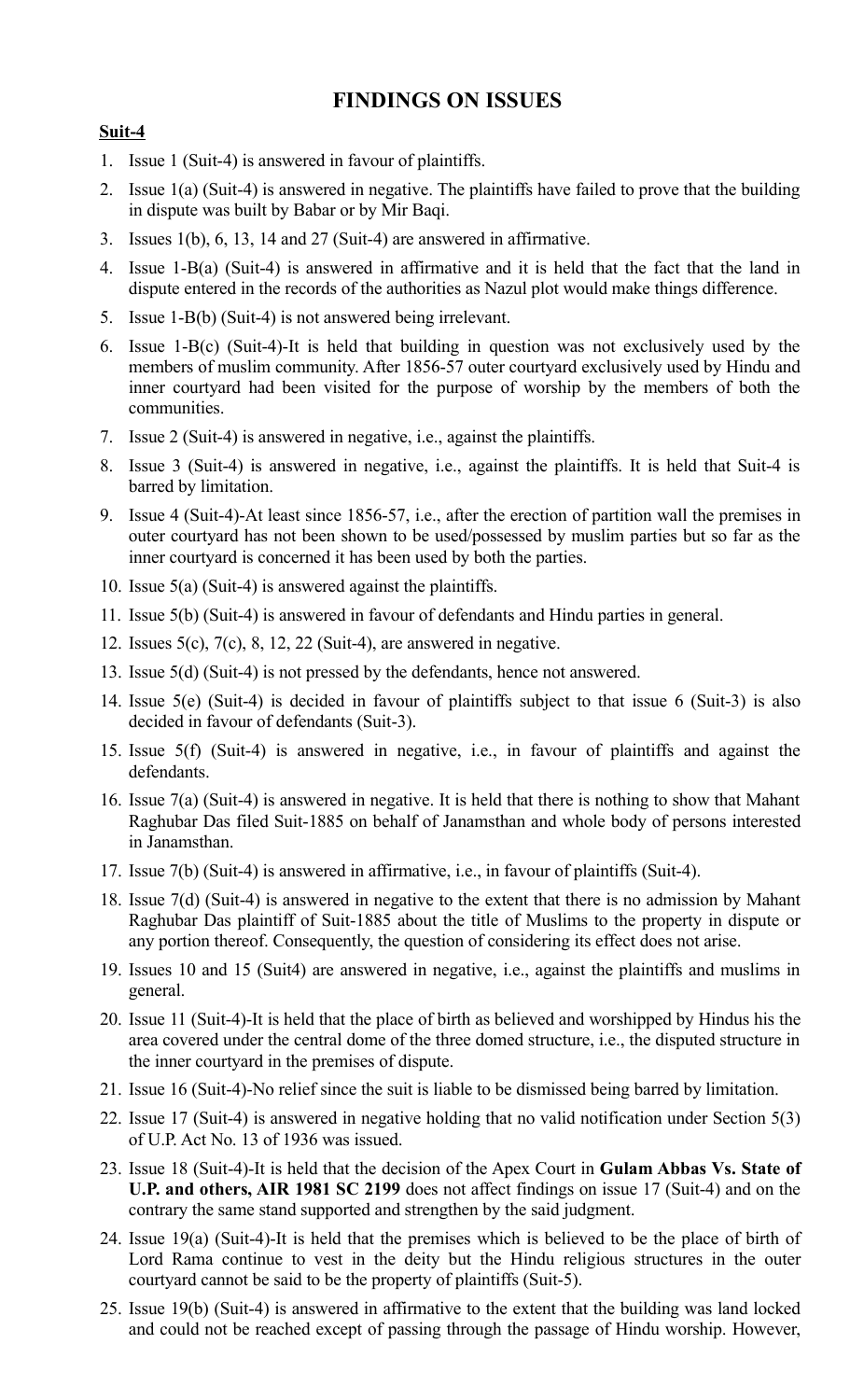this by itself was of no consequence.

- 26. Issue 19(c) (Suit-4)-It is held that Hindus were worshipping at the place in dispute before construction of the disputed structure but that would not make any difference to the status of the building in dispute which came to be constructed at the command of the sole monarch having supreme power which cannot be adjudicated by a Court of Law, came to be constituted or formed much after, and according to the law which was not applicable at that time.
- 27. Issue 19(d) and 19(e) (Suit-4) are answered in favour of the plaintiffs.
- 28. Issue 19(f) (Suit-4)-In so far as the first part is concerned, is answered in affirmative. The second part is left unanswered being redundant. In the ultimate result the issue is answered in favour of plaintiffs (Suit-4).
- 29. Issue 20(a) being irrelevant not answered.
- 30. Issue 20(b) (Suit-4)-It is held that at the time of attachment of the building there was a Mutawalli, i.e., one Sri Javvad Hussain and in the absence of Mutawalli relief of possession cannot be allowed to plaintiffs who are before the Court in the capacity of worshippers.
- 31. Issue 21 (Suit-4) is decided in negative, i.e., in favour of the plaintiffs. The suit is not bad for non-joinder of deities.
- 32. Issues 23 and 24 (Suit-4) are held that neither the Waqf Board is an instrumentality of State nor there is any bar in filing a suit by the Board against the State. It is also not a 'State' under Article 12 of the Constitution and can very well represent the interest of one community without infringing any provision of the Constitution.
- 33. Issues 25 and 26 (Suit-4)-Held that as a result of demolition of the disp0uted structure it cannot be said that the suit has rendered not maintainable. Nothing further needs to be answered.
- 34. Issue 28 (Suit-4)-It is held that plaintiffs have failed to prove their possession of the disputed premises, i.e., outer and inner courtyard including the disputed building ever.

### **Suit-1**

- 1. Issue 1 (Suit-1)-It is held that the place of birth, as believed and worshipped by Hindus, is the area covered under the central dome of the three domed structure, i.e., the disputed structure in the inner courtyard in the premises of dispute.
- 2. Issue 2 (Suit-1)- It is held that the idols were kept under the central dome of the disputed structure within inner courtyard in the night of  $22^{\text{nd}}/23^{\text{rd}}$  December, 1949 and prior thereto the same existed in the outer courtyard. Therefore, on 16.01.1950 when Suit-1 was filed the said idol existed in the inner courtyard under the central dome of the disputed structure, i.e., prior to the filing of the suit. So far as the Charan Paduka is concerned, the said premises existed in the outer courtyard. Since Suit-1 is confined only to the inner courtyard, question of existence of Charan Paduka on the site in suit does not arise.
- 3. Issues 3 and 4 (Suit-1)-It is held that plaintiffs have right to worship. The place in suit to the extent it has been held by this Court to be the birthplace of Lord Rama and if an idol is also placed in such a place the same can also be worshipped, but this is subject to reasonable restrictions like security, safety, maintenance etc.
- 4. Issues  $5(a)$ ,  $5(c)$ ,  $5(d)$ ,  $9(c)$  and  $11(a)$  (Suit-1) are answered in negative.
- 5. Issue 5(b) (Suit-1)-Held, the Suit 1885 was decided against Mahant Raghubar Das and he was not granted any relief by the respective courts, and, no more.
- 6. Issue 6 (Suit-1) is answered in negative. The defendants have failed to prove that the property in dispute was constructed by Shahanshah/Emperor Babar in 1528 AD.
- 7. Issue 7 (Suit-1) is decided in negative, i.e., against the defendants muslim parties.
- 8. Issue 8 (Suit-1) is answered in negative. Suit is not barred by proviso to Section 42 of Specific Relief Act, 1963.
- 9. Issue 9 (Suit-1) is decided in favour of plaintiffs (Suit-1).
- 10. Issue 9(a) (Suit-1) is answered in favour of plaintiffs (Suit-1).
- 11. Issue 9(b) (Suit-1) is answered against the plaintiffs.
- 12. Issue 10 (Suit-1) is answered in negative, i.e., in favour of plaintiffs of Suit-1.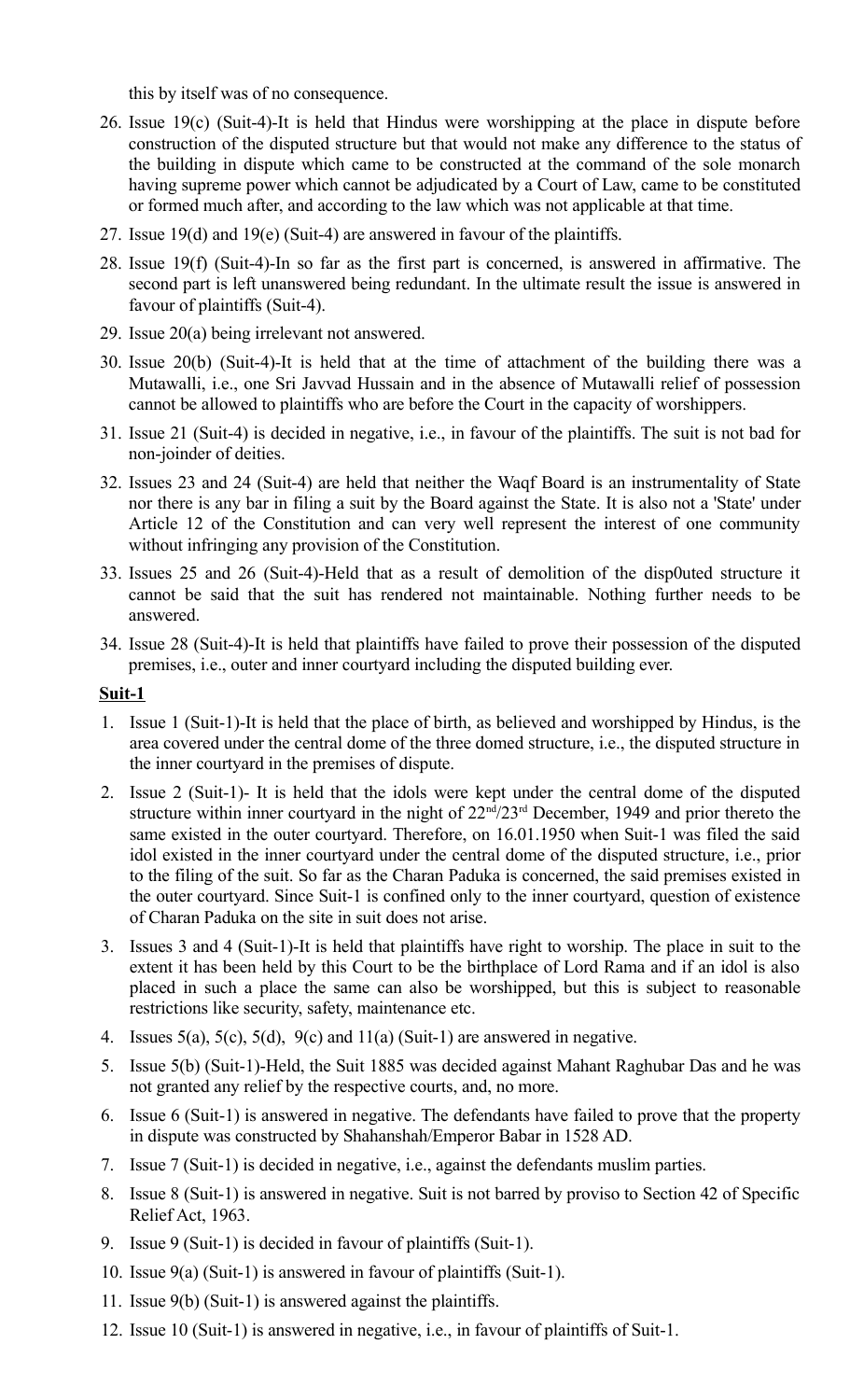- 13. Issue 11(b) (Suit-1) is answered in affirmative.
- 14. Issue 12, 13, 15, 16 and 21 (Suit-1) are answered in negative, i.e., in favour of the plaintiffs (Suit-1).
- 15. Issue 14 (Suit-1) has become redundant after dismissal of Suit No. 25 of 1950 as withdrawn.
- 16. Issue 17 (suit-1)-The plaintiffs is declared to have right of worship at the site in dispute including the part of the land which is held by this Court to be the place of birth of Lord Rama according to the faith and belief of Hindus but this right is subject to such restrictions as may be necessary by authorities concerned in regard to law and order, i.e., safety, security and also for the maintenance of place of worship etc. The plaintiffs is not entitled for any other relief.

### **Suit-3**

- 1. Issue 1 and 16 (Suit-3) are answered in negative.
- 2. Issue 2, 3, 4 and 9 (Suit-3) are answered in negative, i.e., against the plaintiffs.
- 3. Issue 5 (Suit-3) is answered in negative. The defendants have filed to prove that the property in dispute was constructed by Shahanshah/Emperor Babar in 1528 AD.
- 4. Issue 6 (Suit-3) is not proved hence answered in negative.
- 5. Issue 7(a) and 7(b) (Suit-3) are answered in negative, i.e., in favour of plaintiffs and against the defendants in Suit-3.
- 6. Issue 8 (Suit-3) is decided in negative.
- 7. Issue 10 (Suit-3) is decided in favour of plaintiff. It is also held that a private defendant cannot raise objection of maintainability of suit for want of notice under Section 80 CPC.
- 8. Issue 11 and 12 (Suit-3) are decided in negative, i.e., in favour of plaintiffs.
- 9. Issue 13 (Suit-3)-The plaintiff is not entitled for any relief in view of the findings in respect of issues 2, 3, 4, 14 and 19.
- 10. Issue 14 (Suit-3) is answered in affirmative. It is held that the suit as framed is not maintainable.
- 11. Issue 15 (Suit-3) is answered in affirmative, i.e., in favour of plaintiffs (Suit-3).
- 12. Issue 17 (Suit-3) is decided in favour of plaintiffs. Nirmohi Akhara is held a Panchayati Math of Ramanandi Sect of Bairagi, is a religious denomination following its religious faith and pursuit according to its own customs. However, its continuance at Ayodhya is found sometime after 1734 AD and not earlier thereto.

### **Suit-5**

- 1. Issue 1 (Suit-5) is answered in affirmative. Plaintiffs 1 and 2 both are juridical persons.
- 2. Issue 2 (Suit-5) is not answered as it is not necessary for the dispute in the case.
- 3. Issue 3(a) (Suit-5) is answered in affirmative. The idols were installed under the central dome of the disputed building in the early hours of 23rd December, 1949.
- 4. Issue 3(b), 3(d), 5, 10, 11, 14 and 24 (Suit-5) are answered in affirmative.
- 5. Issues  $3(c)$ , 7, 19, 23 and 28 (Suit-5) are answered in negative.
- 6. Issue 4 (Suit-5) is answered in negative. The idol in question kept under the Shikhar existed there prior to  $6<sup>th</sup>$  December, 1992 but not from time immemorial and instead kept thereat in the night of 22nd/23rd December, 1949.
- 7. Issue 6 (Suit-5) is decided in negative, i.e., in favour of plaintiffs (Suit-5).
- 8. Issue 8 (Suit-5) is answered against the defendant no. 3, Nirmohi Akhara.
- 9. Issue 9 (Suit-5) is answered against the plaintiffs.
- 10. Issue 13 (Suit-5) is answered in negative, i.e., in favour of plaintiffs. It is held that suit is not barred by limitation.
- 11. Issue 15 (Suit-5)-It is held that the muslims atleast from 1860 and onwards have visited the inner courtyard in the premises in dispute and have offered Namaj thereat. The last Namaj was offered on  $16<sup>th</sup>$  December, 1949.
- 12. Issue 16 (Suit-5)-Neither the title of plaintiffs 1 and 2 ever extinguished nor the question of reacquisition thereof ever arise.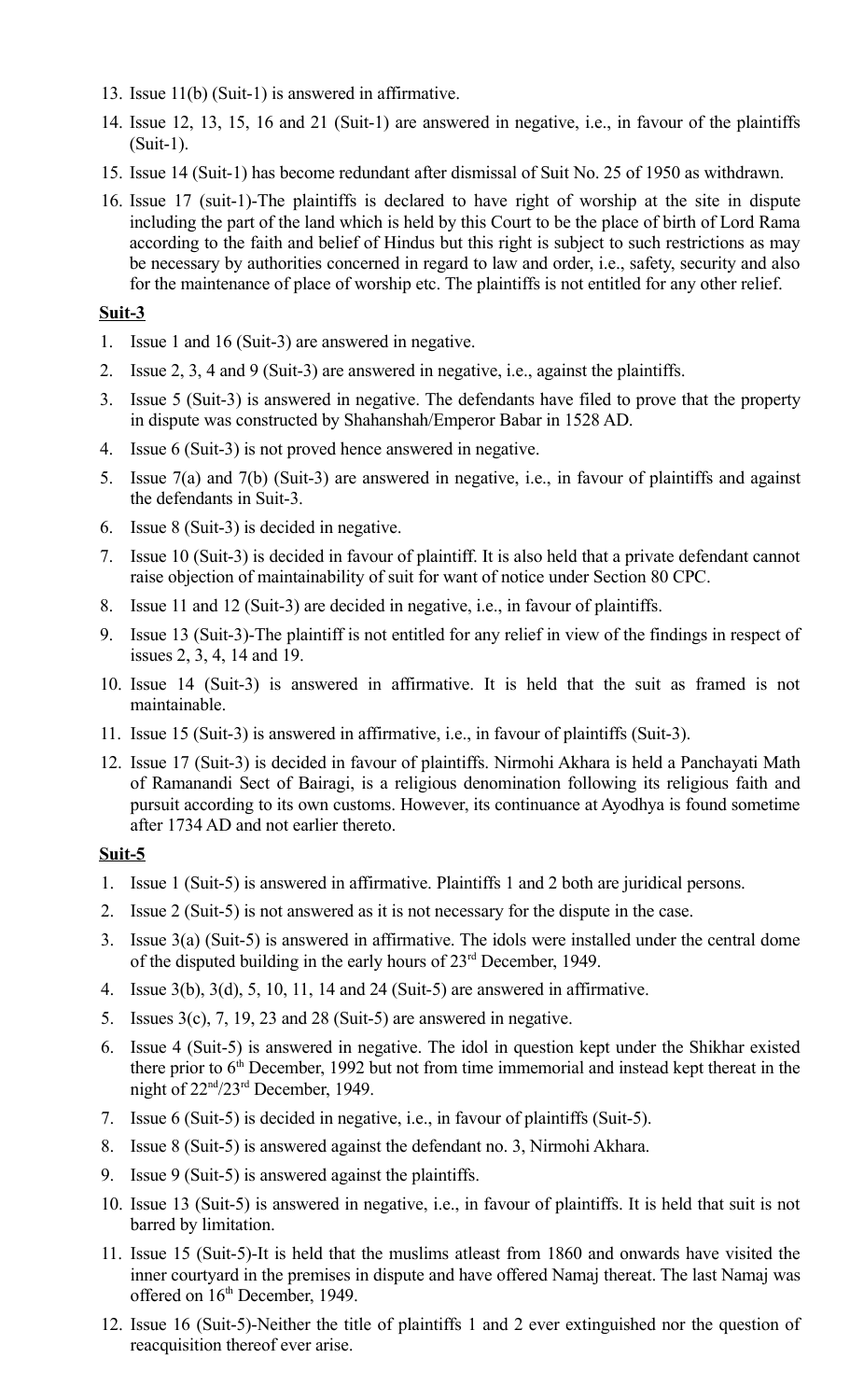- 13. Issue 18 (Suit-5) is answered in negative, i.e., against the defendants no. 3, 4 and 5.
- 14. Issue 20 (Suit-5) is not answered being unnecessary for the dispute in the case in hand.
- 15. Issue 21 (Suit-5) is answered in negative, i.e., against the defendants no. 4 and 5.
- 16. Issue 22 (Suit-5)-It is held that the place of birth as believed and worshipped by Hindus his the area covered under the central dome of the three domed structure, i.e., the disputed structure in the inner courtyard in the premises of dispute.
- 17. Issue 25 (Suit-5) is answered in affirmative. It is held that the judgement dated 30.03.1946 in Suit No. 29 of 1949 is not binding upon the plaintiffs (suit-5).
- 18. Issues 26 and 27 (Suit-5) are answered in negative, i.e., in favour of plaintiffs (Suit-5).
- 19. Issue 29 (Suit-5) is answered in negative, i.e., in favour of plaintiffs.

20. Issue 30 (Suit-5)-The suit is partly decreed in the manner the directions are issued in para 4566.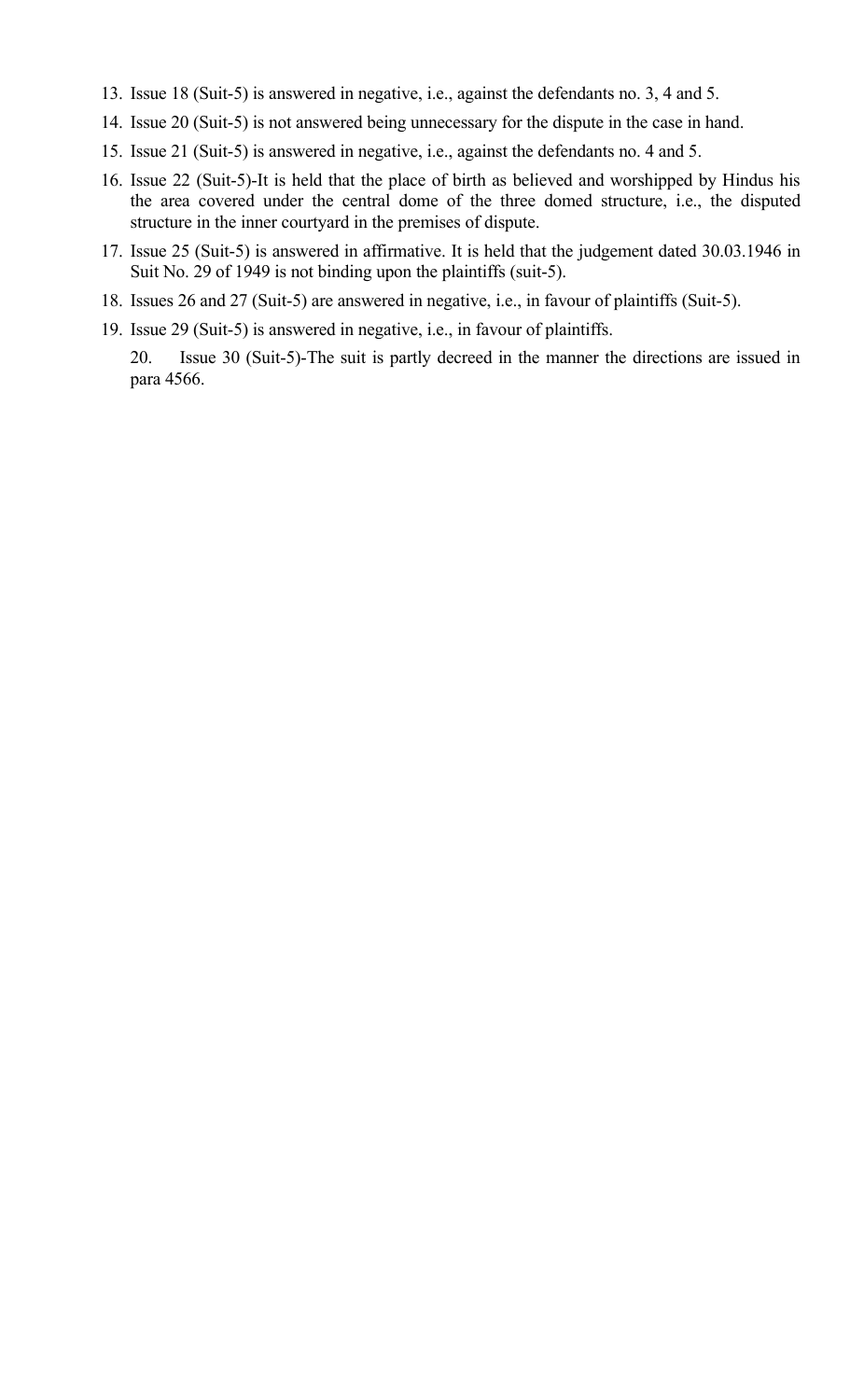# **Gist on some point**

1. The area covered under the central dome of the disputed structure is the birthplace of Lord Rama as per faith and belief of Hindus.

2. Disputed structure was always treated, considered and believed to be a mosque and practised by Mohammedans for worship accordingly. However, it has not been proved that it was built during the reign of Babar in 1528.

3. In the absence of any otherwise pleadings and material it is difficult to hold as to when and by whom the disputed structure was constructed but this much is clear that the same was constructed before the visit of Joseph Tieffenthaler in Oudh area between 1766 to 1771.

4. The building in dispute was constructed after demolition of Non-Islamic religious structure, i.e., a Hindu temple.

5. The idols were kept under the central dome of the disputed structure in the night of 22nd/23rd December 1949.

Other Original Suits no. 3 of 1989 and 4 of 1989 are barred by limitation.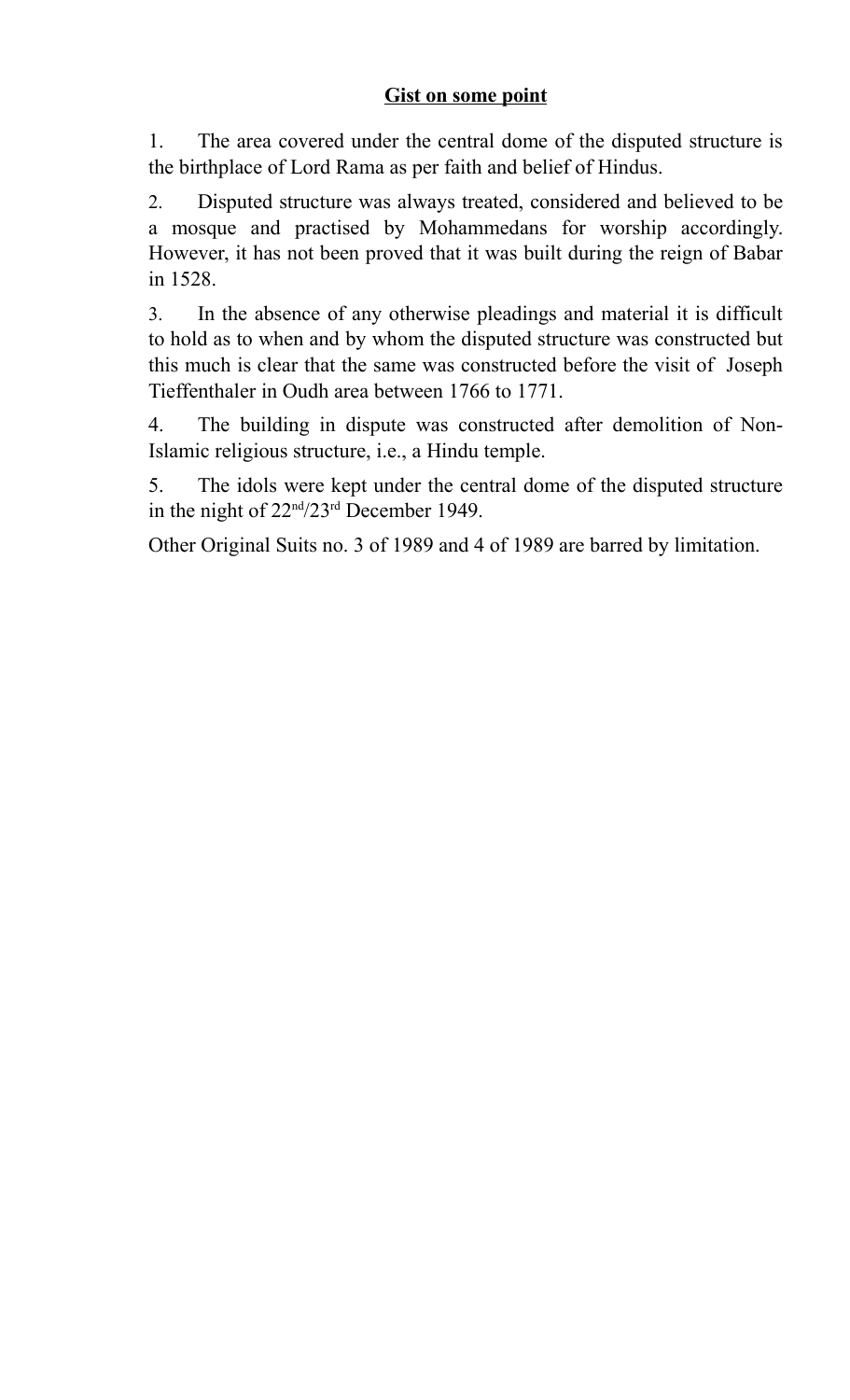# **ISSUES FRAMED**

## **Suit-4 :**

Issue No. 1:- Whether the building in question described as mosque in the sketch map attached to the plaint (hereinafter referred to as the building) was a mosque as claimed by the plaintiffs? If the answer is in the affirmative-

(a) When was it built and by whom-whether by Babar as alleged by the plaintiffs or by Meer Baqi as alleged by defendant no.13?

(b) Whether the building had been constructed on the site of an alleged Hindu temple after demolishing the same as alleged by defendant no.13? If so, its effect?

Issue No. 1-B(a) :-Whether the building existed at Nazul plot no. 583 of the Khasra of the year 1931 of Mohalla Kot Ram Chandra known as Ram Kot, City Ayodhya (Nazul Estate) Ayodhya? If so its effect thereon?

Issue No. 1-B(b) :-Whether the building stood dedicated to almighty God as alleged by the plaintiffs?

Issue No. 1-B(c) :-Whether the building had been used by the members of the Muslim community for offering prayers from times immemorial? If so, its effect?

Issue No. 2 :- Whether the plaintiffs were in possession of the property in suit upto 1949 and were dispossessed from the same in 1949 as alleged in the plaint?

Issue No. 3 :- Is the suit within time?

Issue No. 4 :- Whether the Hindus in general and the devotees of Bhagwan Sri Ram in particular have perfected right of prayers at the site by adverse and continuous possession as of right for more than the statutory period of time by way of prescription as alleged by the defendants?

Issue No.  $5:$  (a)Are the defendants estopped from challenging the character of property in suit as a waqf under the administration of plaintiff no.1 in view of the provision of 5(3) of U.P. Act 13 of 1936?

(b) Has the said Act no application to the right of Hindus in general and defendants in particular, to the right of their worship?

(c) Were the proceedings under the said Act conclusive?

(d) Are the said provision of Act XIII of 1936 ultra-vires as alleged in written statement?

(e) Whether in view of the findings recorded by the learned Civil Judge on 21.4.1966 on issue no.17 to the effect that "No valid notification under section 5(1) of the Muslim Waqf Act ( No. XIII of 1936) was ever made in respect of the property in dispute", the plaintiff Sunni Central Board of Waqf has no right to maintain the present suit?

(f) Whether in view of the aforesaid finding, the suit is barred on account of lack of jurisdiction and limitation as it was filed after the commencement of the U.P. Muslim Waqf Act, 1960?

Issue No. 6 :- Whether the present suit is a representative suit, plaintiffs representing the interest of the Muslims and defendants representing the interest of the Hindus?

Issue No. 7 :- (a**)** Whether Mahant Raghubar Dass, plaintiff of Suit No. 61/280 of 1885 had sued on behalf of Janma Sthan and whole body of persons interested in Janma-Sthan?

(b) Whether Mohammad Asghar was the Mutwalli of alleged Babri Masjid and did he contest the suit for and on behalf of any such mosque?

(c) Whether in view of the judgment in the said suit, the members of the Hindu community, including the contesting defendants, are estopped from denying the title of the Muslim community, including the plaintiffs of the present suit, to the property in dispute? If so, its effect?

(d) Whether in the aforesaid suit, title of the Muslims to the property in dispute or any portion thereof was admitted by plaintiff of the that suit? If so, its effect?

Issue No. 8 :- Does the judgment of case No. 6/281 of 1881, Mahant Raghubar Dass Vs. Secretary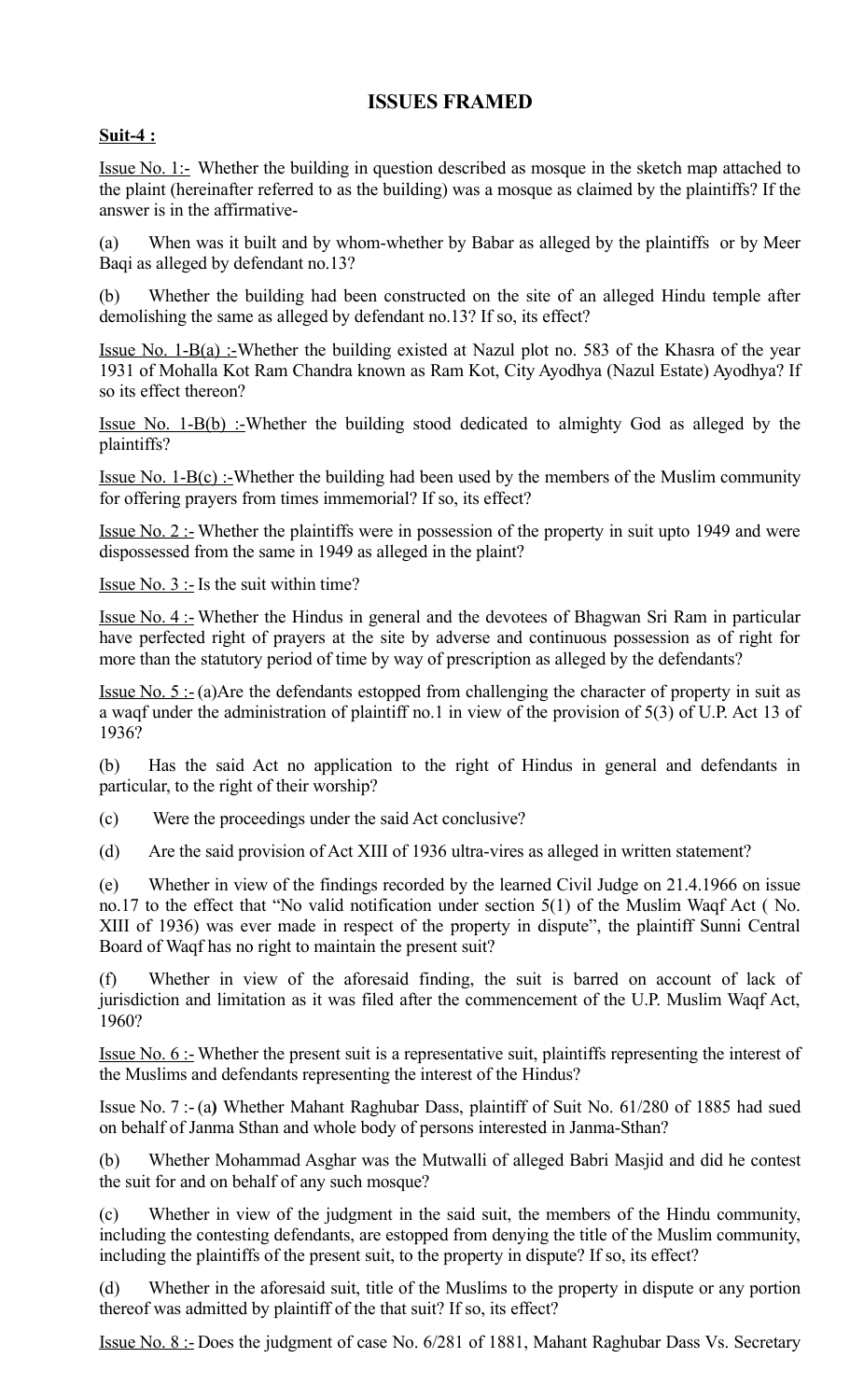of State and others operate as res judicata against the defendants in suit?

Issue No. 9 :- Deleted vide order dated May 22/25, 1990

Issue No. 10 :-Whether the plaintiffs have perfected their rights by adverse possession as alleged in the plaint?

Issue No. 11 :-Is the property in suit the site of Janam Bhumi of Sri Ram Chandraji?

Issue No. 12 :-Whether idols and objects of worship were placed inside the building in the night intervening 22<sup>nd</sup> and 23<sup>rd</sup> December 1949 as alleged in paragraph 11 of the plaint or they have been in existence there since before? In either case, effect?

Issue No. 13 :-Whether the Hindus in general and defendants in particular had the right to worship the Charans and 'Sita Rasoi' and other idols and other objects of worship, if any, existing in or upon the property in suit?

Issue No. 14 :-Have the Hindus been worshipping the place in dispute as Sri Ram Janam Bhumi or Janam Asthan and have been visiting it as a sacred place of pilgrimage as of right since times immemorial? If so, its effect?

Issue No. 15 :-Have the Muslims been in possession of the property in suit from 1528 A.D. continuously, openly and to the knowledge of the defendants and Hindus in general? If so, its effect?

Issue No. 16 :-To what relief, if any, are the plaintiffs or any of them, entitled?

Issue No. 17 :-Whether a valid notification under Section 5(1) of the U.P. Muslim Waqf Act No. XIII of 1936 relating to the property in suit was ever done? If so, its effect?

Issue No. 18 :-What is the effect of the judgment of their Lordships of the Supreme Court in Gulam Abbas and others vs. State of U.P. and others, AIR 1981 Supreme Court 2198 on the finding of the learned Civil Judge recorded on  $21<sup>st</sup>$  April, 1966 on issue no. 17?

Issue No. 19(a) :-Whether even after construction of the building in suit Deities of Bhagwan Sri Ram Virajman and the Asthan, Sri Ram Janam Bhumi continued to exist on the property in suit as alleged on behalf of defendant no.13 and the said places continued to be visited by devotees for purposes of worship? If so, whether the property in dispute continued to vest in the said Deities?

Issue No. 19(b) :-Whether the building was land-locked and cannot be reached except by passing through places of Hindu worship? If so, its effect?

Issue No. 19(c) :-Whether any portion of the property in suit was used as a place of worship by the Hindus immediately prior to the construction of the building in question? If the finding is in the affirmative, whether no mosque could come into existence in view of the Islamic tenets at the place in dispute?

Issue No. 19(d) :-Whether the building in question could not be a mosque under the Islamic Law in view of the admitted position that it did not have minarets?

Issue No.  $19(e)$ : Whether the building in question could not legally be a mosque as on plaintiffs' own showing it was surrounded by a graveyard on three sides?

Issue No. 19(f) :-Whether the pillars inside and outside the building in question contain images of Hindu Gods and Goddesses? If the finding is in the affirmative, whether on that account the building in question cannot have the character of Mosque under the tenets of Islam?

Issue No.  $20(a)$ : Whether the Wqaf in question cannot be a Sunni Waqf as the building was not allegedly constructed by a Sunni Mohammedan but was allegedly constructed by Meer Baqi who was allegedly a Shia Muslim and the alleged Mutwallis were allegedly Shia Mohammedans? If so, its effect?

Issue No. 20(b) :-Whether there was a Mutwalli of the alleged Waqf and whether the alleged Mutwalli not having joined in the suit, the suit is not maintainable so far as it relates to relief for possession?

Issue No. 21 :-Whether the suit is bad for non-joinder of alleged Deities?

Issue No. 22 :-Whether the suit is liable to be dismissed with special costs?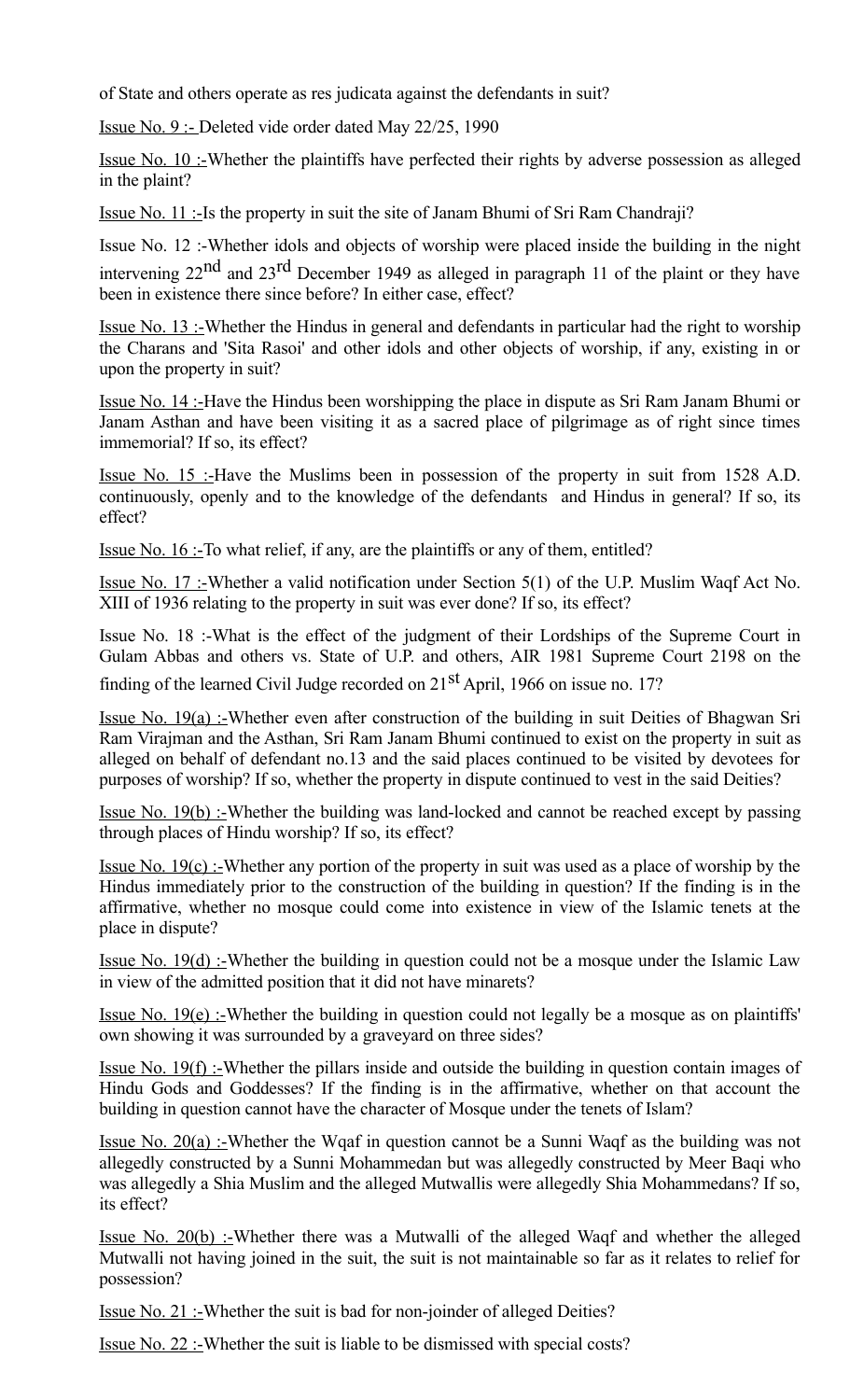Issue No. 23 :-Whether the Waqf board is an instrumentality of State? If so, whether the said Board can file a suit against the State itself?

Issue No. 24 :-If the Waqf Board is State under Article 12 of the Constitution? If so, the said Board being the State can file any suit in representative capacity sponsoring the case of particular community and against the interest of another community?

Issue No. 25 :-Whether demolition of the disputed structure as claimed by the plaintiff, it can still be called a mosque and if not whether the claim of the plaintiffs is liable to be dismissed as no longer maintainable

Issue No. 26 :-Whether Muslims can use the open site as mosque to offer prayer when structure which stood thereon has been demolished

Issue No. 27 :-Whether the courtyard contained Ram Chabutara, Bhandar and Sita Rasoi If so, whether they were also demolished on 6.12.1992 along with the main temple?

Issue No. 28 :-Whether the defendant no.3 has ever been in possession of the disputed site and the plaintiffs were never in its possession?

### **Suit-1 :**

Issue No. 1 :- Is the property in suit the site of Janam Bhumi of Sri Ram Chandra Ji?

Issue No. 2 :- Are there any idols of Bhagwan Ram Chandra Ji and are His Charan Paduka situated in the site in suit?

Issue No. 3 :- Has the plaintiff any right to worship the 'Charan Paduka' and the idols situated in the site in suit.

Issue No.  $4$  :- Has the plaintiff the right to have Darshan of the place in suit?

Issue No. 5(a) :-Was the property in suit involved in Original Suit No. 61/280 of 1885 in the court of Sub -Judge, Faizabad, Raghubar Das Mahant Vs. Secretary of State for India and others?

5(b) Was it decided against the plaintiff?

5(c) Was the suit within the knowledge of Hindus in general and were all Hindus interested in the same?

5(d) Does the decision in same bar the present suit by principles of res judicata and in any other way?

Issue No. 6 :- Is the property in suit a mosque constructed by Shanshah Babar commonly known as Babri Mosque, in 1528 A.D.?

Issue No. 7 :- Have the Muslims been in possession of the property in suit from 1528 A.D. continuously, openly and to the knowledge of plff and Hindus in general? If so, its effect?

Issue No. 8 :- Is the suit barred by proviso to Section 42 Specific Relief Act?

Issue No. 9 :- Is the suit barred by provision of Section 5(3) of the Muslim Waqfs Act (U.P. Act 13 of 1936)?

9(a). Has the said Act no application to the right of Hindus in general and plaintiff of the present suit , in particular to his right of worship?

9(b). Were the proceedings under the said Act, referred to in written statement para 15, collusive? If so its effect?

9(c) Are the said provisions of the U.P. Act 13 of 1936 ultra vires for reasons given in the statement of plaintiff's counsel dated 9.3.62 recorded on paper no. 454-A?

Issue No. 10 :-Is the present suit barred by time?

Issue No. 11 :-(a) Are the provisions of section 91 C.P.C. applicable to present suit? If so, is the suit bad for want of consent in writing by the Advocate General?

(b) Are the rights set up by the plaintiff in this suit independent of the provisions of section 91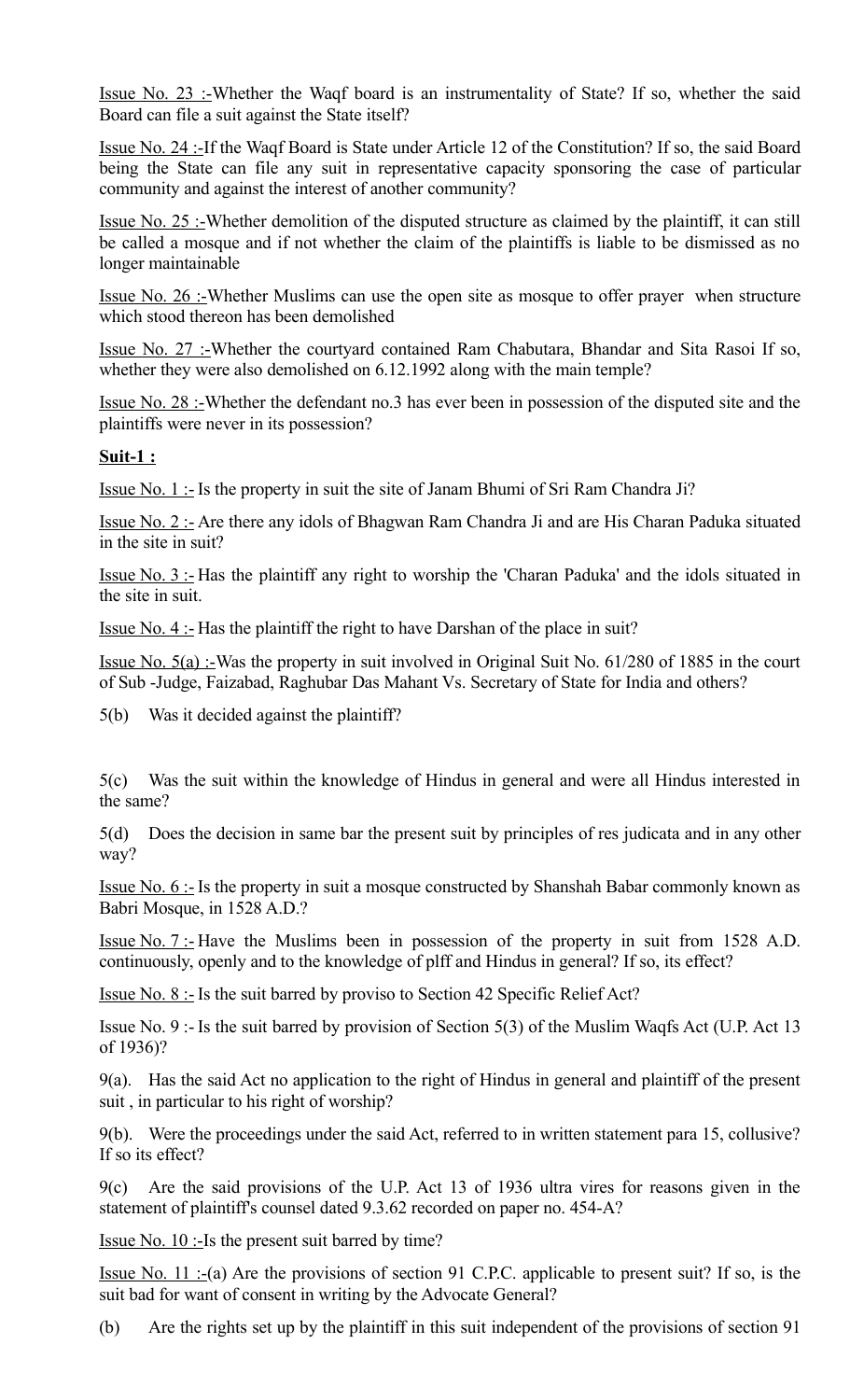CPC? If not, its effect.

Issue No. 12 :-Is the suit bad for want of steps and notice under Order 1, Rule 8 CPC? If so, its effect?

Issue No. 13 :-Is the suit no. 2 of 50 Shri Gopal Singh Visharad Vs. Zahoor Ahmad bad for want of notice under Section 80 CPC.

Issue No. 14 :-Is the suit no. 25 of 50 Param Hans Ram Chandra Vs. Zahoor Ahmad bad for want of valid notice under section 80 CPC?

Issue No. 15 :-Is the suit bad for non-joinder of defendants?

Issue No. 16 :-Are the defendants or any of them entitled to special costs under Section 35-A C.P.C.

Issue No.  $17:$ -To what reliefs, if any, is the plaintiff entitled?

## **Suit-3:**

Issue No. 1 :- Is there a temple of Janam Bhumi with idols installed therein as alleged in para 3 of the plaint.

Issue No.  $2$ : Does the property in suit belong to the plaintiff no.1?

Issue No. 3 :- Have plaintiffs acquired title by adverse possession for over 12 years?

Issue No. 4 :- Are plaintiffs entitled to get management and charge of the said temple?

Issue No. 5 :- Is the property in suit a mosque made by Emperor Babar known as Babari Masjid?

Issue No. 6 :- Was this alleged mosque dedicated by Emperor Babar for worship by Muslims in general and made a public waqf property?

Issue No.  $7:-(a)$  Has there been a notification under Muslim Waqf Act Act No. 13 of 1936) declaring this property in suit as a Sunni Waqf?

(b) Is the said notification final and binding? Its effect?

Issue No. 8 :- Have the rights of the plaintiffs extinguished for want of possession for over 12 years prior to the suit?

Issue No.  $9:$  Is the suit within time?

<u>Issue No. 10 :-</u>(a) Is the suit bad for want of notice  $u/s$  80 C?

(b) Is the above plea available to contesting defendants?

Issue No. 11 :-Is the suit bad for non-joinder of necessary defendants?

Issue No. 12 :-Are defendants entitled to special costs u/s 35 CPC?

Issue No.  $13:$ -To what relief, if any, is the plaintiff entitled?

Issue No. 14 :-Is the suit not maintainable as framed?

Issue No. 15 :-Is the suit property valued and court fee paid sufficient?

Issue No. 16 :-Is the suit bad for want of notice u/s 83 of U.P. Act 13 of 1936?

Issue No. 17 :-Whether Nirmohi Akhara, plaintiff, is Panchayati Math of Rama Nand sect of Bairagis and as such is a religious denomination following its religious faith and persuit according to its own custom?

## **Suit-5:**

Issue No. 1 :- Whether the plaintiffs 1 and 2 are juridical persons?

Issue No. 2 :- Whether the suit in the name of Deities described in the plaint as plaintiffs 1 and 2 is not maintainable through plaintiff no.3 as next friend?

Issue No.  $3:$  (a) Whether the idol in question was installed under the central dome of the disputed building (since demolished) in the early hours of December 23, 1949 as alleged by the plaintiff in paragraph 27 of the plaint as clarified in their statement under Order 10 Rule 2 C.P.C.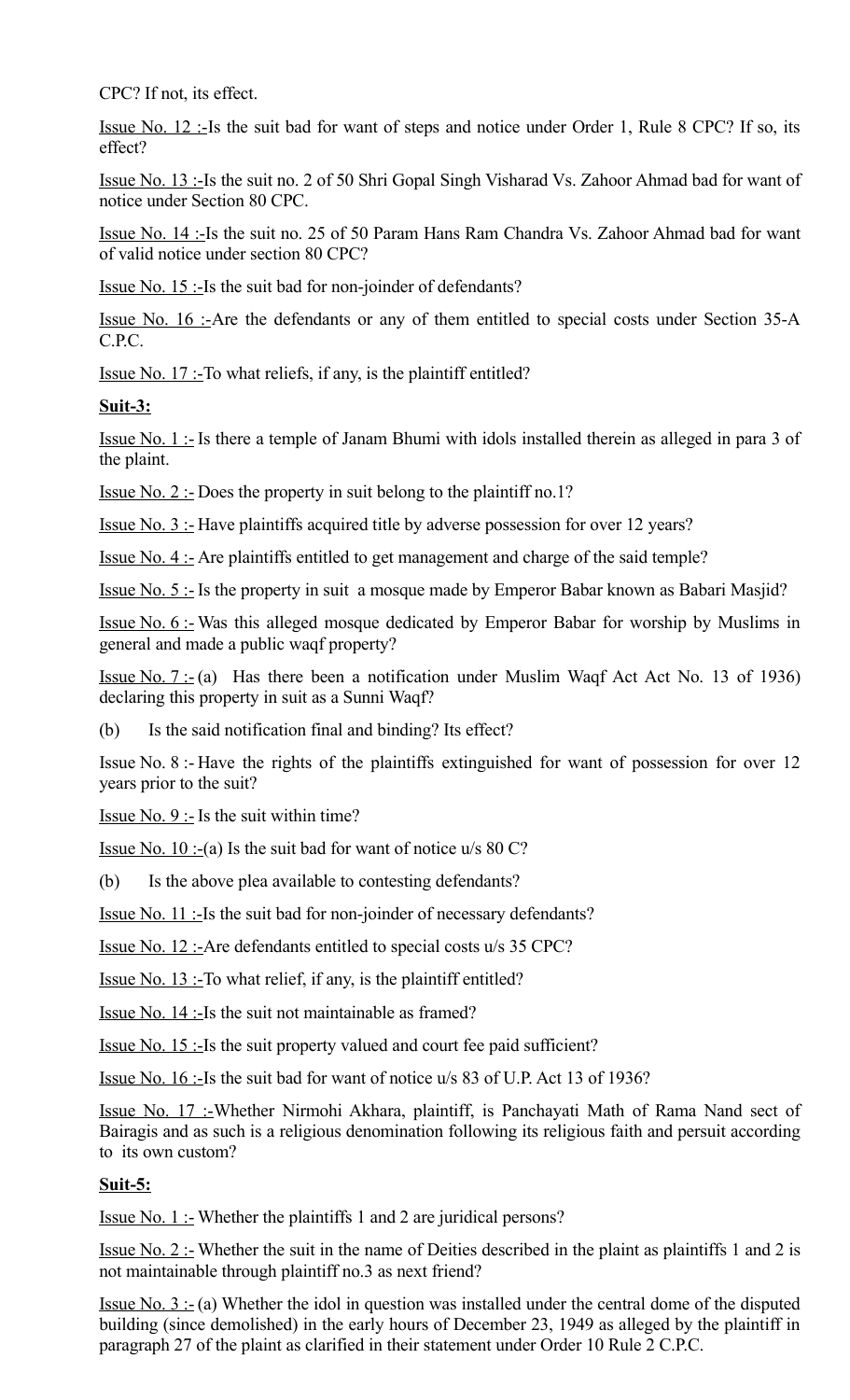(b) Whether the same idol was reinstalled at the same place on a Chabutara under the canopy?

(c) Whether the idols were placed at the disputed site on or after 6.12.1992 in violation of the courts order dated 14.8.1989 and 15.11.91?

(d) If the aforesaid issue is answered in the affirmative, whether the idols so placed still acquire the status of a deity.

Issue No.  $4$ :- Whether the idol in question had been in existence under the "Shikhar" prior to 6.12.92 from time immemorial as alleged in paragraph 44 of the additional written statement of defendant no.3?

Issue No.  $5:$  Is the property in question properly identified and described in the plaint?

Issue No.  $6$  :- Is the plaintiff no.3 not entitled to represent the plaintiffs 1 and 2 as their next friend and is the suit not competent on this account?

Issue No. 7 :- Whether the defendant no.3 alone is entitled to represent plaintiffs 1 and 2, and is the suit not competent on that account as alleged in paragraph 49 of the additional written statement of defendant no.3?

Issue No. 8 :- Is the defendant Nirmohi Akhara the "Shebait" of Bhagwan Sri Ram installed in the disputed structure?

Issue No. 9 :- Was the disputed structure a mosque known as Babri Masjid?

Issue No. 10 :-Whether the disputed structure could be treated to be a mosque on the allegations contained in paragraph 24 of the plaint?

Issue No. 11 :-Whether on the averments made in paragraph 25 of the plaint, no valid waqf was created in respect of the structure in dispute to constitute it as a mosque?

Issue No. 12:- Deleted vide order dated 23.02.1996.

Issue No. 13 :-Whether the suit is barred by limitation?

Issue No. 14 :-Whether the disputed structure claimed to be Babri Masjid was erected after demolishing Janma Sthan temple at its site.

Issue No. 15 :-Whether the disputed structure claimed to be Babri Masjid was always used by the Muslims only regularly for offering Namaz ever since its alleged construction in 1528 A.D. to

 $22<sup>nd</sup>$  December 1949 as alleged by the defendants 4 and 5?

Issue No. 16 :-Whether the title of plaintiffs 1 and 2, if any, was extinguished as alleged in paragraph 25 of the written statement of defendant no.4? If yes, have plaintiffs 1 and 2 reacquired title by adverse possession as alleged in paragraph 29 of the plaint?

Issue No. 17:- Deleted vide order dated 23.02.1996.

Issue No. 18:-Whether the suit is barred by section 34 of the Specific Relief Act as alleged in paragraph 42 of the additional written statement of defendant no.3 and also as alleged in paragraph 47 of the written statement of defendant no.4 and paragraph 62 of the written statement of defendant no. 5?

Issue No. 19 :-Whether the suit is bad for non-joinder of necessary parties, as pleaded in paragraph 43 of the additional written statement of defendant no.3?

Issue No. 20 :-Whether the alleged Trust creating the Nyas , defendant no.21, is void on the facts and grounds stated in paragraph 47 of the written statement of defendant no.3?

Issue No. 21 :-Whether the idols in question cannot be treated as Deities as alleged in pragraphs 1,11,12,21,22, 27 and 41 of the written statement of defendant no.4 and in paragraph 1 of the written statement of defendant no.5?

Issue No. 22 :-Whether the premises in question or any part thereof is by tradition, belief and faith the birth place of Lord Rama as alleged in paragraphs 19 and 20 of the plaint? If so, its effect?

Issue No. 23 :-Whether the judgment in suit no. 61/280 of 1885 filed by Mahant Raghubar Das in the Court of Special Judge, Faizabad is binding upon the plaintiffs by application of the principles of estoppel and res judicata as alleged by the defendants 4 and 5?